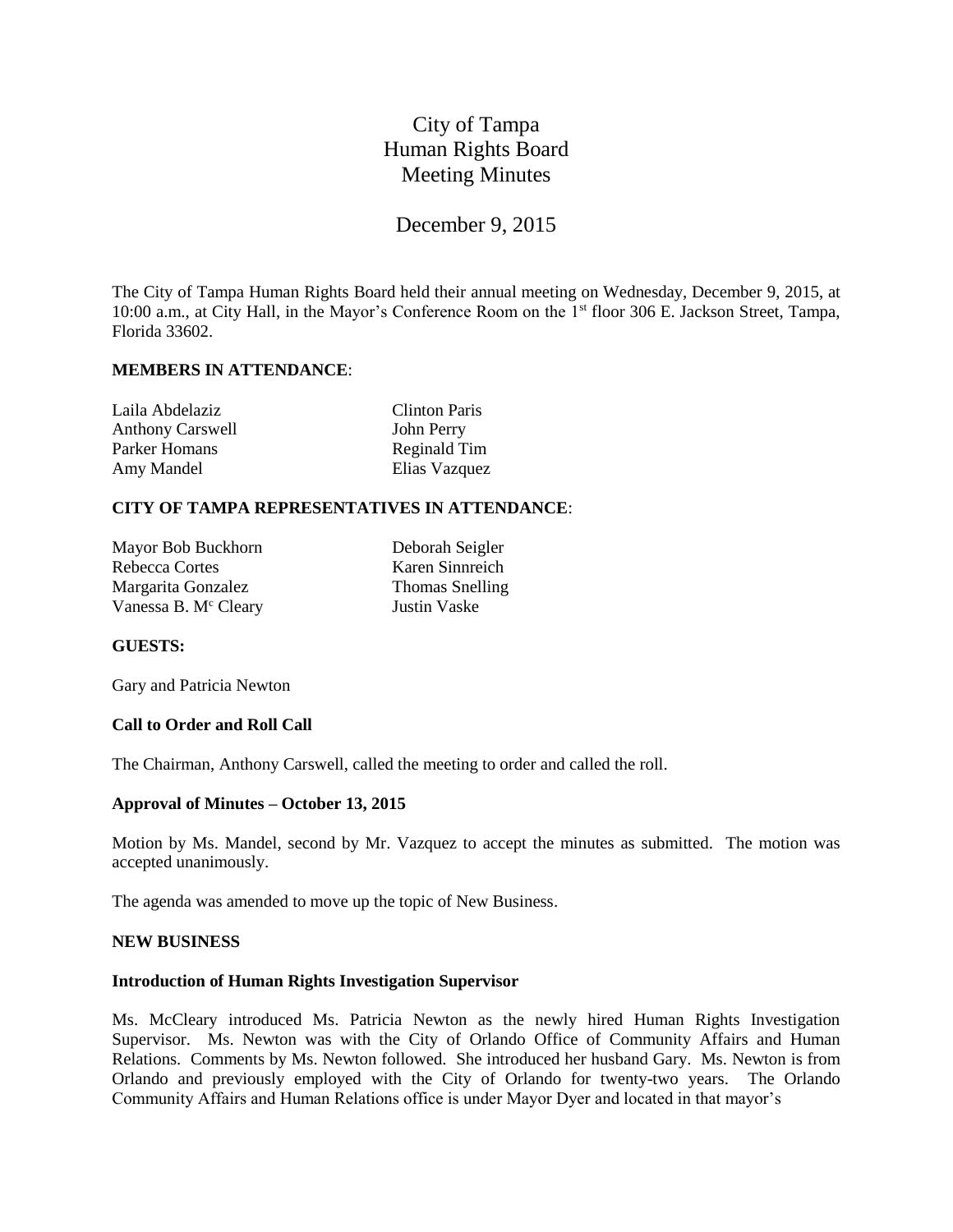City of Tampa Human Rights Board Meeting Minutes - December 9, 2015 Page Two

executive office. She plans to retire on December 18, 2015 and commence with the City of Tampa on January 4, 2016. She oversees and works with the civil rights board and legal office in Orlando. She is looking forward to learning more about Tampa and working with the people. Mayor Buckhorn asked Ms. McCleary to contact the Director of Public Affairs, Ashley Bauman, for a press release. Mayor Buckhorn then extended a welcome to Ms. Newton. Ms. McCleary said Ms. Newton has incredible talent and during the interview, was impressed with what she does now, not only in Human Rights but also her human relations work, which is similar to our Neighborhood Enhancement in Tampa. She has meetings in the community, coordinates the Martin Luther King events and various community events. In looking at HUD reports, Ms. Newton has one of the best records in the country for closing cases within 100 days and her last record shows closing 100% of cases within 100 days. Ms. McCleary said this is impressive, something that we needed, and we are looking forward to her leadership.

### **MAYOR'S COMMENTS**

Mayor Buckhorn began by saying this is an exciting time for Tampa. This is his second term and he will focus on things that were worked on during the last four years, which include the human infrastructure. He thinks everyone should be given an opportunity to participate, and that every neighborhood benefit from the rising times. Tampa is a diverse city, and he is proud of it, celebrates it and honors it and will not allow anything to divide us, as long as he is here. In light of what is happening in the country, he thinks that this board can and should stand up with the Muslim friends and neighbors. He has tried to do it as Mayor, but thinks it is important to let our friends know we stand shoulder to shoulder with them. He is not sure how this board can do it, but he knows how he can do it, by making a statement as a city that this is not happening during his watch. He asked Ms. Abdelaziz to help in this area and let him and the board members know how our voices could be heard, and she accepted. He said it is so un-American and goes against everything that we stand for as a country. She is employed by CAIR and they have noticed that ever since the Syrian refugee issue, there have been various attacks on Muslims. They have seen a significant rise in hate crimes, and the mosques are receiving constant death threats here in the Tampa Bay area. They are working with Federal law enforcement agencies daily to address the threats properly. People need to realize that words have impact, especially at this level. When you hear it from someone on a national platform, it enforces fear and paranoia. We are lucky to have Mayors like Buckhorn, Kreisman and Myer, who are active and have involvement with Muslims in their communities. It is a reality that touches people's lives in many ways. The Mayor said he was at the White House last week, and that it is the big city mayors who have stood up against the governors, and he finds ignorance among some of them astonishing.

The Chairman commented on the disparity in media coverage, how certain comments are sandblasted everywhere, while others are buried. He asked the Mayor if he received an invitation for an interview on his overall thoughts on issues, tweets, or his thoughts in general, on what should we do as a country or as a community, when it comes to addressing immigration. The Mayor said we need to step up to basic American values. He is the product of Irish immigrants who arrived in the 1840's fleeing religious persecution. He said it is un-American to discriminate against people. Ms. Abdelaziz commented that she has been working with refugee re-settlement agencies all year long, and the largest concern is national security and refugees. Refugees are the most scrutinized people in the country. They are cleared by five federal agencies, and their bio print data is cross-checked with national/international law enforcement agencies. So far 2,000 refugees with the most dire medical need have been allowed to enter this country, and the majority are children. There has been no history of Syrian refugees being charged with terrorism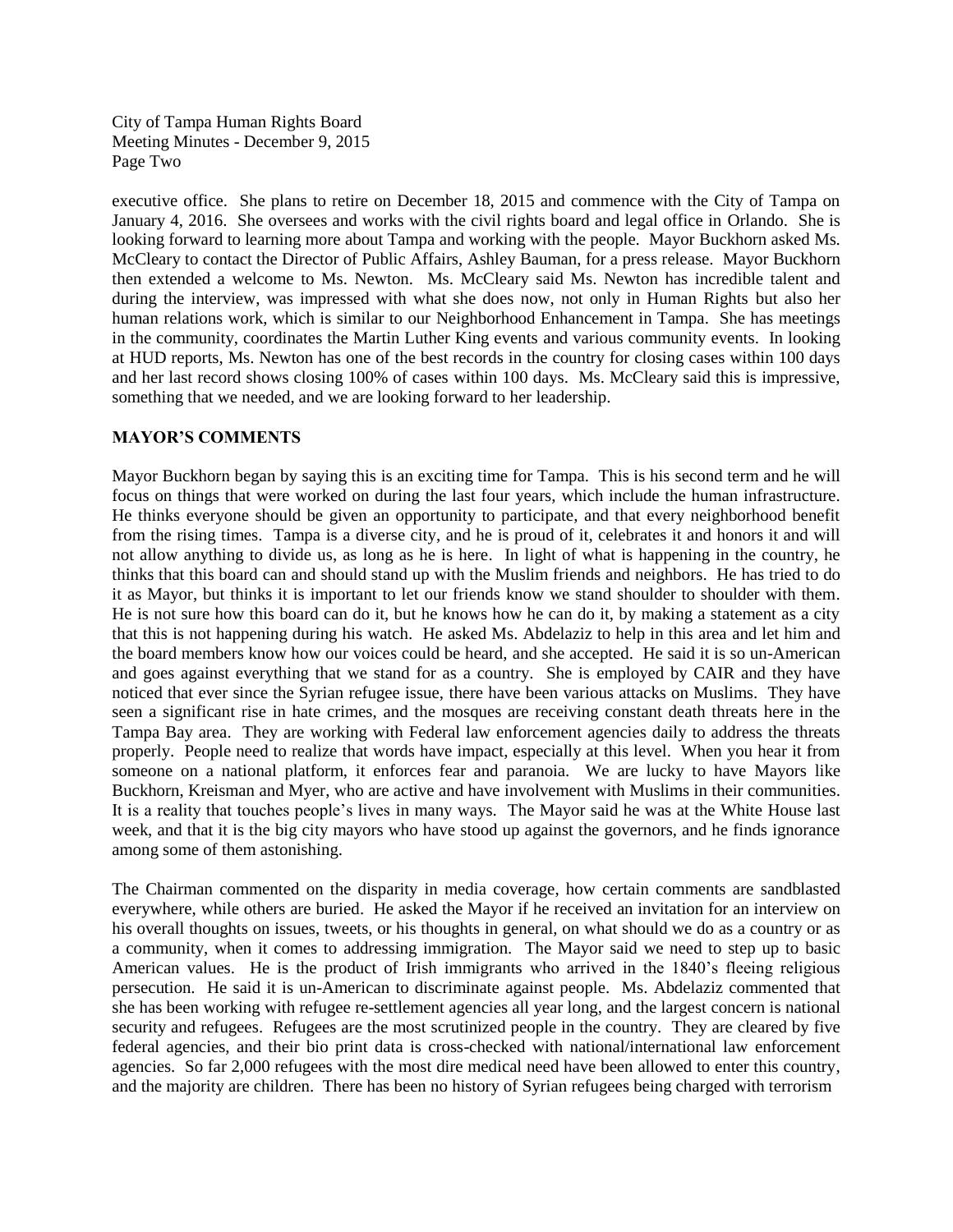City of Tampa Human Rights Board Meeting Minutes – December 9, 2015 Page Three

activity or national security risk. The dangerous risk is that Republicans use fear of the Paris attacks to start saying that Syrian refugees are people that we have to look out for. At the height of the Bosnian war, the country let in 140,000 refugees. Eleven million were displaced, due to the Syrian crisis versus the two million from the Bosnian war. Ms. Abdelaziz suggested making a motion on making a statement. The Chairman said to cover the motion under new business.

At this time, a few minutes were granted for a group photo, which was taken by Ms. Conchi Tilton.

# **REGULAR REPORTS**

# **Administrator's Report**

Mr. Snelling extended a welcome to Ms. Newton. He mentioned that upcoming festivals could be an opportunity for outreach and education, and this will be worked on in the next months with Community Affairs (CAFF) staff and the Human Rights Board (HRB) members. Participation will be expected by the Human Rights Board members. The things that are happening now will make CAFF and HRB more relevant. He referred to Connie Burton, a citizen who attended the HRB meeting on October 13, 2015, who expressed concern about citizens and herself experiencing discrimination in housing. Ms. McCleary said she has begun to receive telephone calls, but that only one has filed a formal housing complaint.

# **Staff's Report**

Ms. McCleary stated that after Ms. Burton's attendance at that meeting, she has referred many people, and we have received numerous inquiries about criminal background history blocking people to secure affordable and decent housing. It is a major issue in the community. From that meeting, about twenty calls were received, and one complaint form received, but there is an issue getting other citizens to fill out the complaint form. Follow-up will be made with the citizens who made inquiries. She had asked that Ms. Gonzalez contact HUD and at first, HUD did not want to take complaints. However, when Ms. McCleary contacted HUD again and explained that it was a "Desperate Impact" case, they expressed interest in accepting the case. She is looking forward to Ms. Newton working with this issue. Ms. McCleary pointed to Operation Reveille as an example of their program that took place on 11/12/15. It is a program that houses homeless veterans. The City, County and THHI are trying to find units for about 127 homeless veterans in the area. Ms. McCleary asked that if anyone knew of available affordable housing, to let her know. The lack of placement is not due to funding, instead there is a need for more housing units. Some of the veterans have criminal backgrounds and that limits their housing options. Ms. McCleary said that having new leadership, it will allow the office to be more active in the community. She thinks there are more cases that are not being touched, because people do not know that the office exists. She has heard that back in the days, CAFF was more engaged in human rights issues, and that is where she would like to see the direction of the office moving.

The Chairman asked if citizens stated why they are not filling out questionnaires and what has been the feedback from staff. Ms. McCleary stated that one female's complaint was not a Fair Housing issue. Upon further discussion, she just needed to follow the process and challenge the Tampa Housing Authority's denial, which was based on her background. She submitted an appeal through the process and was successful in securing housing. That's where the education comes in. Most persons do not understand their rights and do not follow through. Ms. McCleary said that no reason is given, and follow-up will take place with persons who made an inquiry. Ms. Mandel asked if a person needed to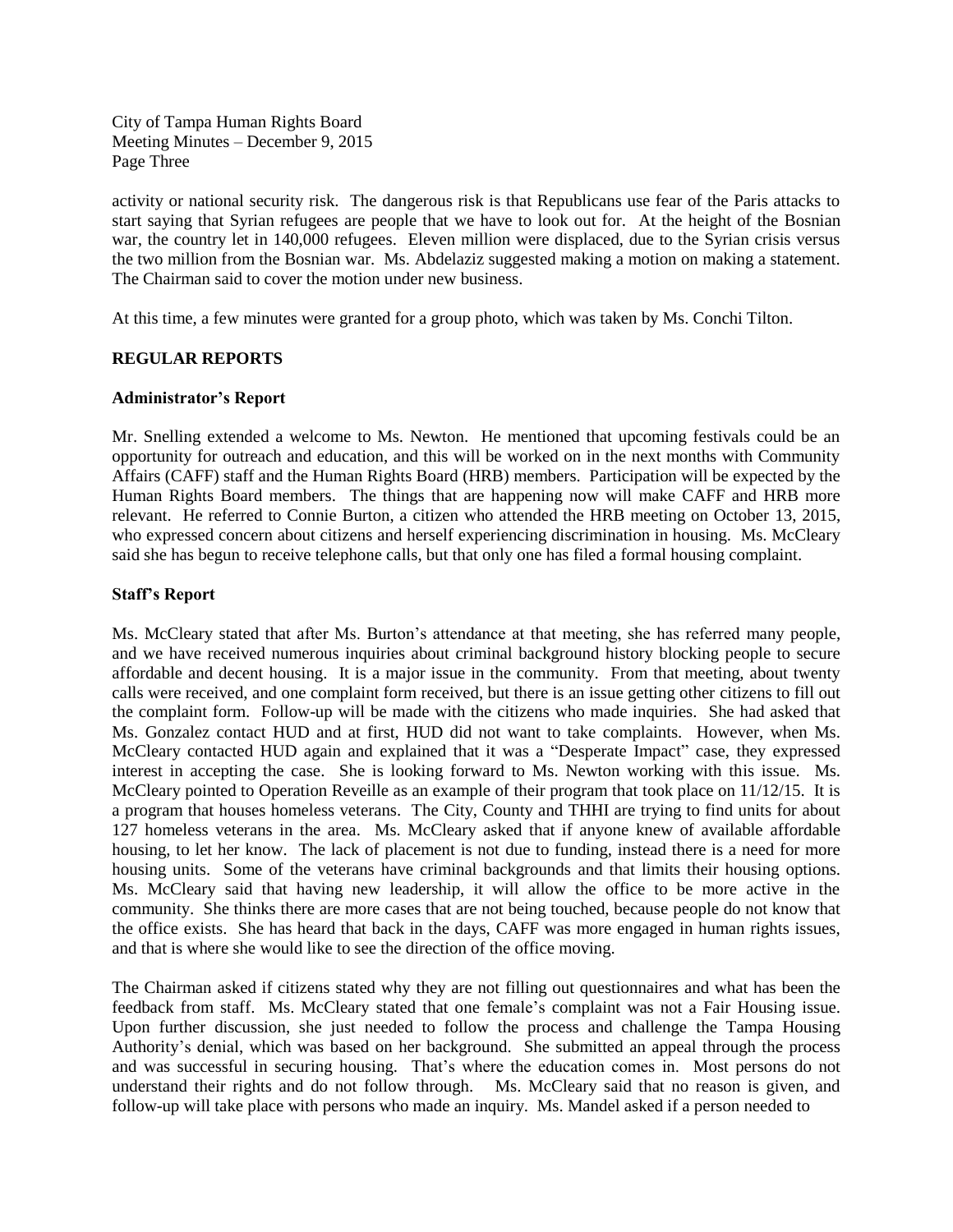City of Tampa Human Rights Board Meeting Minutes – December 9, 2015 Page Four

make a complaint in person. Response was, that the form is available online and mobile phones. The Chairman then asked if it was a good metric to track or if it was additional work, even though staff does quality work. If a complaint is not formally filed, it should count for something. Ms. McCleary said they are trying to track those. Even though the case load is low, it does not mean staff is not working. Sometimes there's a lot of background work to be done for a case, and she has requested that staff show inquiries on their reports to reflect that information better.

Mr. Tim asked if HUD was going to cooperate and asked if there was anything to send to HUD at this time. Ms. McCleary responded she has not received anything yet. The Chairman asked if there was a minimum number needed and Ms. McCleary said nothing was mentioned regarding the quantity of complaints. Ms. Newton added that in her experience, they typically like to see six complaints before forwarding to HUD.

# **ADA Coordinator Report**

Ms. Sinnreich informed the members that the Mayor's Alliance for Persons with Disabilities' annual awards luncheon took place on October 16, 2015, and a job fair for veterans and persons with disabilities took place on November 12, 2015 at the Port Tampa Bay, as part of Operation Reveille, a program that provides housing for veterans. Ms. Sinnreich received an ADA complaint and it was resolved to the person's satisfaction. She has provided ADA Title II training to about 4,200 City of Tampa employees. Mr. Snelling there are about thirty new employees left to complete the training, and they can complete it online. Mr. Snelling is to meet with Kimberly Crum, Director of Human Resources, to discuss the addition of ADA Title II training as part of the new employee orientation, and for completion within the six-month probation of being hired.

# **OLD BUSINESS**

Chairman referred back to Ms. Burton, and said that in seeing new management staff's style, you can see more aggressiveness in outreach to get more cases, where the lack of cases was a concern of his. With regard to outreach, Mr. Paris said he does a show on WTMP and would like to feature awareness of the HRB. Someone asked if there was any conflict. Mr. Paris said he would be a co-host.

Ms. Abdelaziz would like to see citizens attend future meetings and speak to the board members. Mr. Snelling and Ms. McCleary are working on a proposed tri-fold brochure for education and outreach, and the department web pages need to be updated. The Chairman asked staff if the footage in the video that Mercury Productions prepared could be used. Ms. McCleary said that perhaps some pieces from it could be used. The Chairman asked if their work included radio spots in English and Spanish. Response was no, that it was only for the video.

# **NEW BUSINESS continued**

Ms. Abdelaziz commented that a motion could be made for a joint statement with the Mayor on addressing the issues, reiterating that Tampa denies uniphobia, based on national origin and religion, and that we are a welcoming city that is very diverse, and that we pride ourselves on diversity, and asked who would draft the statement. The Mayor's inclination was that it be prepared by the board members, since they are not City employees. Mr. Perry said it could be simple in support of the Mayor's position, and not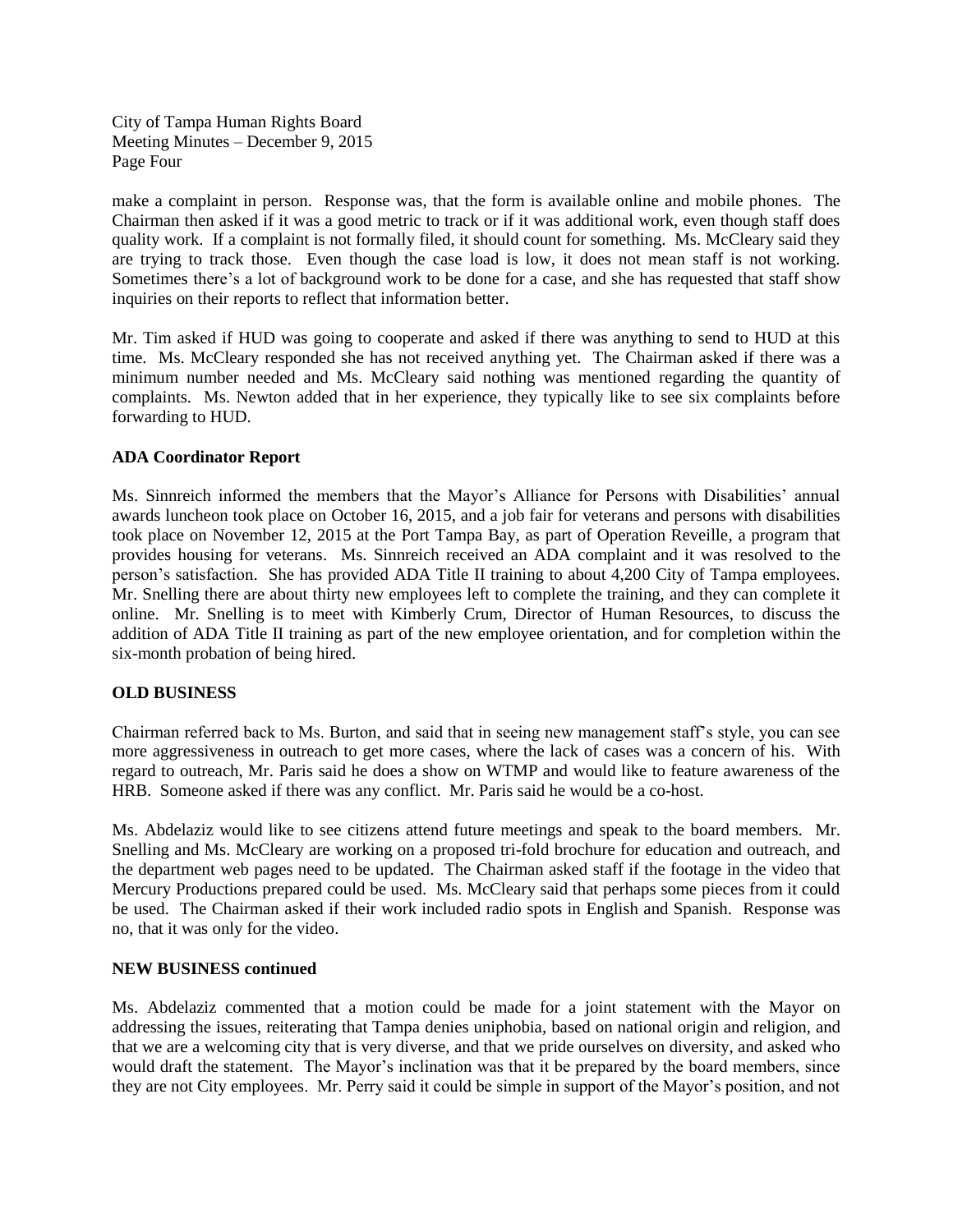City of Tampa Human Rights Board Meeting Minutes – December 9, 2015 Page Five

too wordy. The Mayor thanked the members for their support and thinks an independent voice is better, since people know where he stands.

Mr. Vaske said it would be okay, as long as it is within HRB's purview. Mr. Snelling, Ms. McCleary and staff would assist with a draft of a simple statement to present to the board members and that the statement include contact information. One suggestion was made by Ms. Mandel was to put the question, "Where do you think we came from?

At this time, the Mayor excused himself from the remainder of the meeting.

The Chairman said the statement could be a caption in the website for the public to see. Ms. Abdelaziz stated that people need to be educated on the protected classes, and she offered to do research.

Mr. Tim said he is familiar with the equality groups in Orlando. They push hard for equality, because the citizens care. He is hopeful that Tampa has that same support. Ms. Newton said they have good advocates in Orlando and that she was impressed with the HRB wanting to make a difference. Mr. Snelling commented that CAFF was created when Sandy Freeman was mayor and when current Mayor Bob Buckhorn was part of her staff, and who has been supportive of these issues for many years. Ms. McCleary said that every time there is a rating about something, the Mayor asks what changes could be made to get more points. Things have not happened because the City did not want them to happen, it is simply because something like these new issues, need to be presented to the right place(s). She feels that CAFF has been reactive instead of proactive, and that if CAFF would have been more engaged with the community, they could have helped bridge gaps to bring folks together and have better communication.

Ms. Mc Cleary said that is part of what Ms. Newton does for the City of Orlando, the human rights part that CAFF does, as well as the community engagement part, where she is out in the community. We are looking forward to her being out in the community, because there are leaders, but they need the right voice to help them to bring issues to light. Ms. Newton said it can happen with collaboration and partnerships. Ms. McCleary is excited and looking forward to bringing these things back and put in place.

The Chairman said that the topic of public comments would remain as part of the agenda and at the beginning of the agenda.

The Chairman asked if Mr. Newton had comments. Mr. Newton said that the board looks like they are ready to go and are standing with a purpose.

A **motion** was made by Ms. Abdelaziz and **seconded** by Mr. Vazquez, for a statement to be drafted on behalf of the Human Rights Board that will be communicated to the community. The **motion passed** unanimously. Mr. Tim asked if the draft could be seen first and Chairman responded yes. Question was asked if the members could vote via email and Mr. Vaske responded No. Mr. Snelling is to send the draft individually to each board member via email and the members are to send their response directly to Mr. Snelling. The draft would be sent close to the new year, but before the next meeting. Mr. Vaske advised that members could not speak to each other, but could speak to staff per the Sunshine Law. In lieu of a meeting, the Chairman asked that the draft be sent to the members individually.